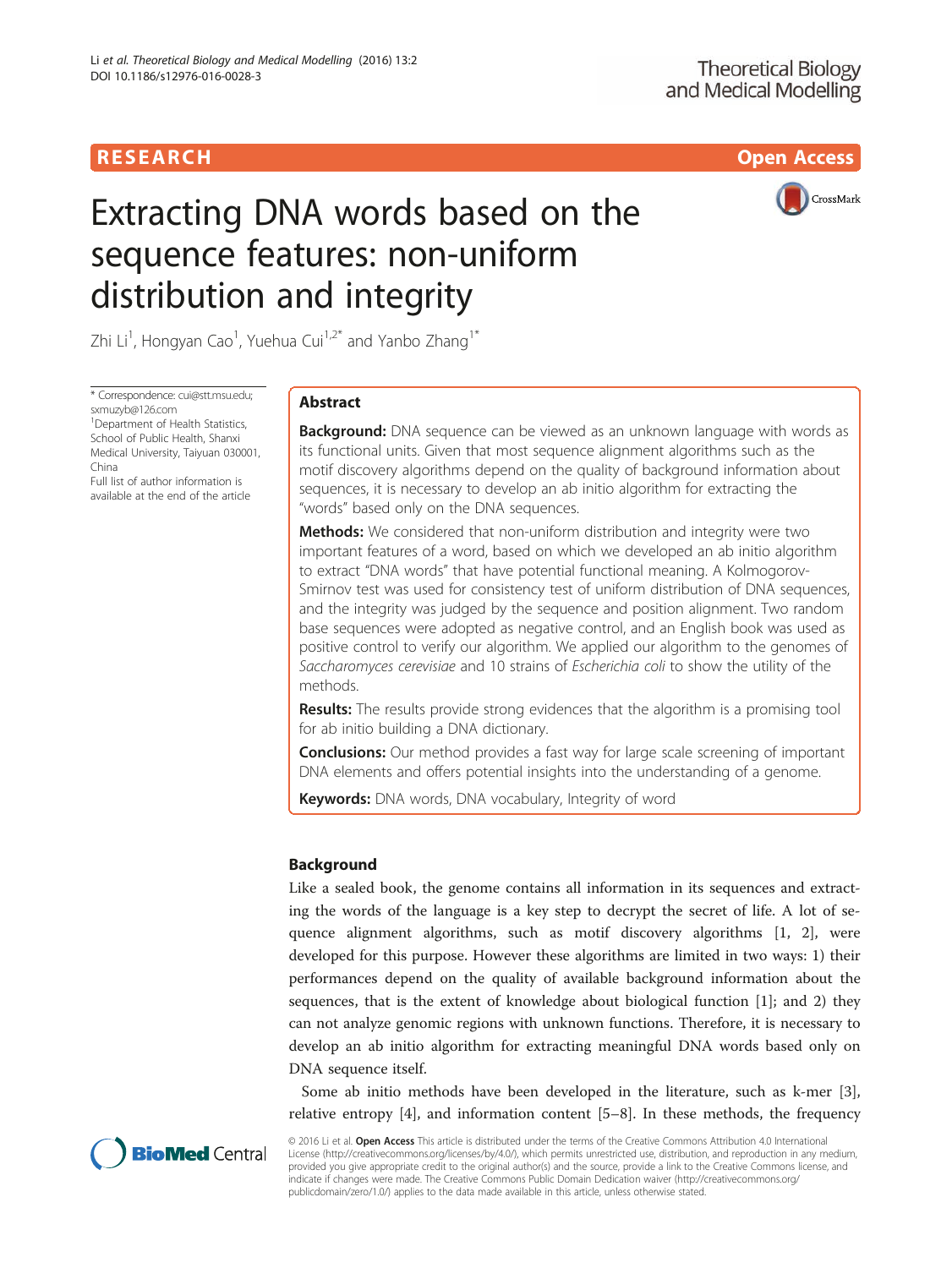information of a word in a DNA sequence was used widely, but the position information was not paid enough attention. However, the position information, i.e., the distribution of a word in a DNA sequence, is very important to understand the function of the elements. A uniform distribution can be assumed when no information can be obtained from the distribution of a sequence [\[9](#page--1-0)]. Therefore, the basic hypothesis in this study is that the information of a functional DNA element deviates from a uniform distribution. Based on this hypothesis, identifying patterns of DNA sequences that deviate from uniform distribution can provide a fast means for word detection and shed novel light on the function of a genome. In addition, the integrity is also an important feature of a word [\[10\]](#page--1-0). Integrity means that a word should be a complete unit which has a clear boundary. For example, the statistical characteristics (e.g., distribution or frequency) of "biology" and "iology" are almost the same in an English text. But the former is a word because it is a complete unit and has particular meaning. Currently, hardly any algorithm can distinguish them based purely on DNA sequences. Based on the two features, we can define a word as a complete symbol sequence not following the uniform distribution within a certain scope.

Carpena et al. [\[11](#page--1-0)] have shown the importance of the distribution in the identification of words. In their work, a clustering coefficient was used to denote the distribution of words. In addition, the semantic meanings of the words were used to explore the integrity. However, the semantic meanings are difficult to be applied for genome sequences due to the lack of a dictionary to define the genome content. Hackenberg et al. [[12](#page--1-0)] also applied a clustering coefficient to denote the distribution of a base sequence within a one-dimensional DNA sequence context. Their results showed that the clustering of a DNA word was significantly associated with functional elements. However, no methods were provided to check the integrity, which may lead to false positives.

In this study, we developed an algorithm to extract meaningful DNA words based on these two features: non-uniformity and integrity. A Kolmogorov-Smirnov (KS) test was used for consistency test of uniform distribution, and the integrity of a word was checked by the sequence and position alignment among the symbol sequences. To verify the algorithm, both negative and positive controls were considered. In principle, a random sequence following a uniform distribution should not carry any information, and nothing can be found according to this algorithm in principle. Thus, two random sequences were used to check the false positives. We also used an English book as a positive control to check if the algorithm can identify meaningful words without specifying any structures. Finally, we applied our method to the genomes of Saccharomyces cerevisiae (Scere) and 10 strains of Escherichia coli (Ecoli). Results show that DNA words extracted from a DNA strand can carry specific information to reveal biological functions. The identified DNA words can be incorporated into a DNA vocabulary, based on which and in coupling with gene function information derived from Gene Ontology (GO) database, we can explore the relationships between these DNA words and gene functions via fast computational tools.

#### Methods

#### Statistical tests

## Consistency test of uniform distribution

In this study, the KS test was used for consistency test of uniform distribution in DNA sequences. As shown in equation (1),  $F(x)$  is defined as the cumulative distribution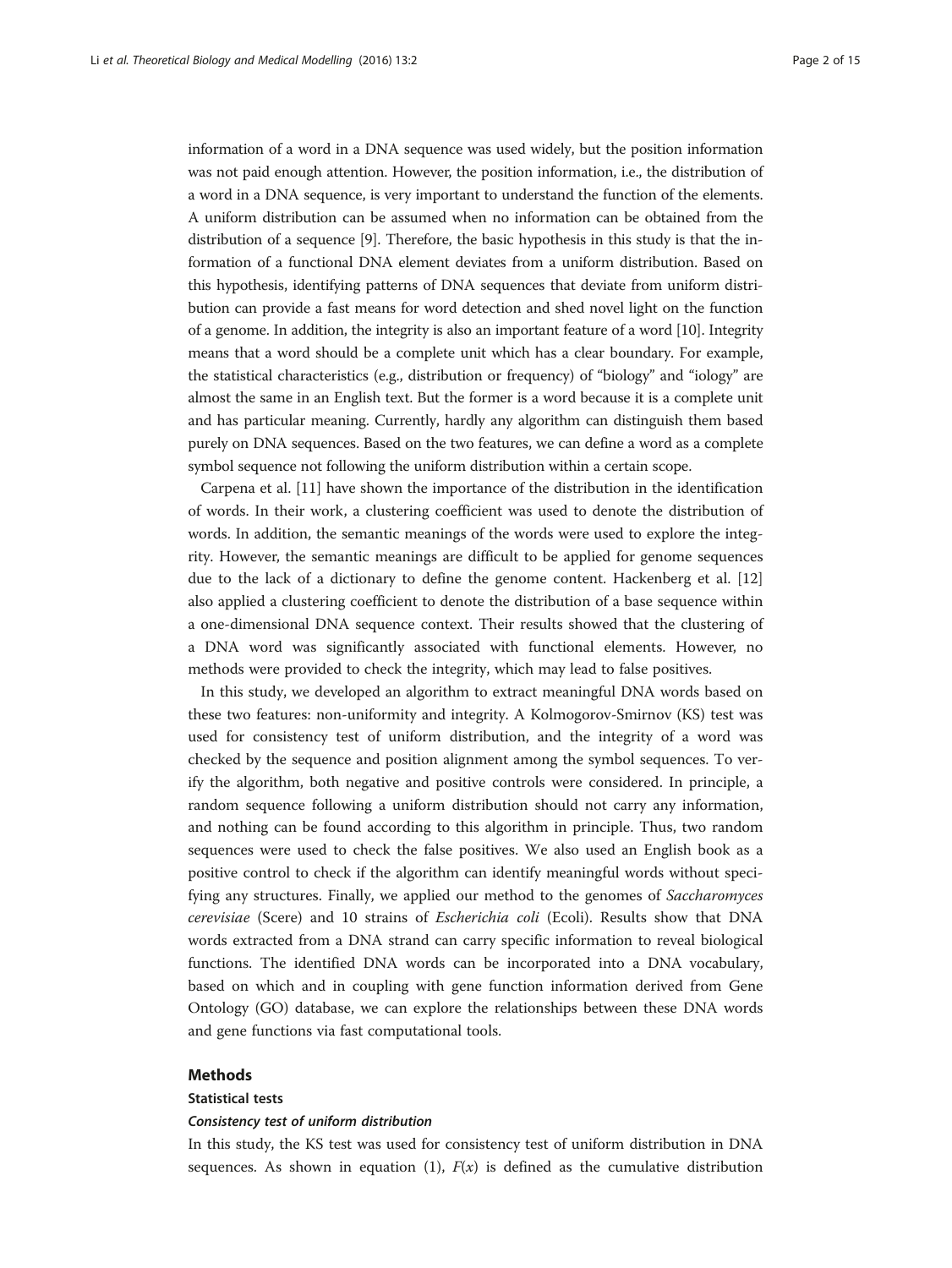<span id="page-2-0"></span>function of a uniform distribution,  $F_n(x)$  is the empirical distribution function of the sample, and  $D_n$  quantifies a distance between them.

$$
D_n = \max |F_n(x) - F(x)| \tag{1}
$$

For example, in the chromosome NC\_009786.1 (79237 bp) shown in Section 4, the base T appears 20384 times, and its positions on this chromosome can be recorded as follows. (For avoiding unreasonable segmentation, the full length of every chromosome was analyzed.)

| NC 009786.1: T T C A G A T T A A |  |  |     |  |  |          |
|----------------------------------|--|--|-----|--|--|----------|
| Positions of T: 1 2              |  |  | 7 8 |  |  | $\cdots$ |

Based on these positions, a P value can be inferred by the KS test. The number of the positions, 20384, is the sample size. Similarly, the positions of an arbitrary repeated sequence in a genome can be recorded, and whether or not it is evenly distributed in the genome can also be tested.

According to the basic hypothesis, the closer the distribution of a sample is to a uniform distribution, the less the information it carries and the smaller the  $D_n$  value is. Considering the practical significance of the information, it was necessary to set a threshold for  $D_n$ . Our preliminary study [[13\]](#page--1-0) had shown that considering the restrictions of the sample size and the sampling error, the minimum  $D_n$  value can be set as 0.1, and the sample size should be larger than 100.

#### Judgement of integrity

Assume that the sets  $s_1$ ,  $s_2$ , ...,  $s_n$  were the positions of the respective words  $w_1$ ,  $w_2, ..., w_n$  in the same chromosome. Here the positions of each word include all the physical locations occupied by the word. Then, the integrity can be described as equation (2).

$$
s_1 \cap s_2 \cap \dots \cap s_n = \emptyset \tag{2}
$$

The integrity means that the boundary of a word can be identified. For example, "bioinformation" is an English word, and its subsequence "ioinformatio" should not be identified because its boundary is wrong. But its subsequence "information" is a different English word and should be identified. Then how to filter the results like "ioinformatio". In an English text, "ioinformatio" should appear at the positions of "bioinformation", therefore the positions of "ioinformatio" would be filtered after the positions of "bioinformation" are deleted. But "information" is different. On the one hand, it is a subsequence of "bioinformation", therefore it can appear at the positions of "bioinformation". On the other hand, it is also an English word, therefore it can appear at the positions not belonging to "bioinformation", too. In this algorithm, the total of two classes of positions are named as raw positions, and the second class are named as net positions. According to equation (2), the net positions of "information" should be tested whether or not they are evenly distributed.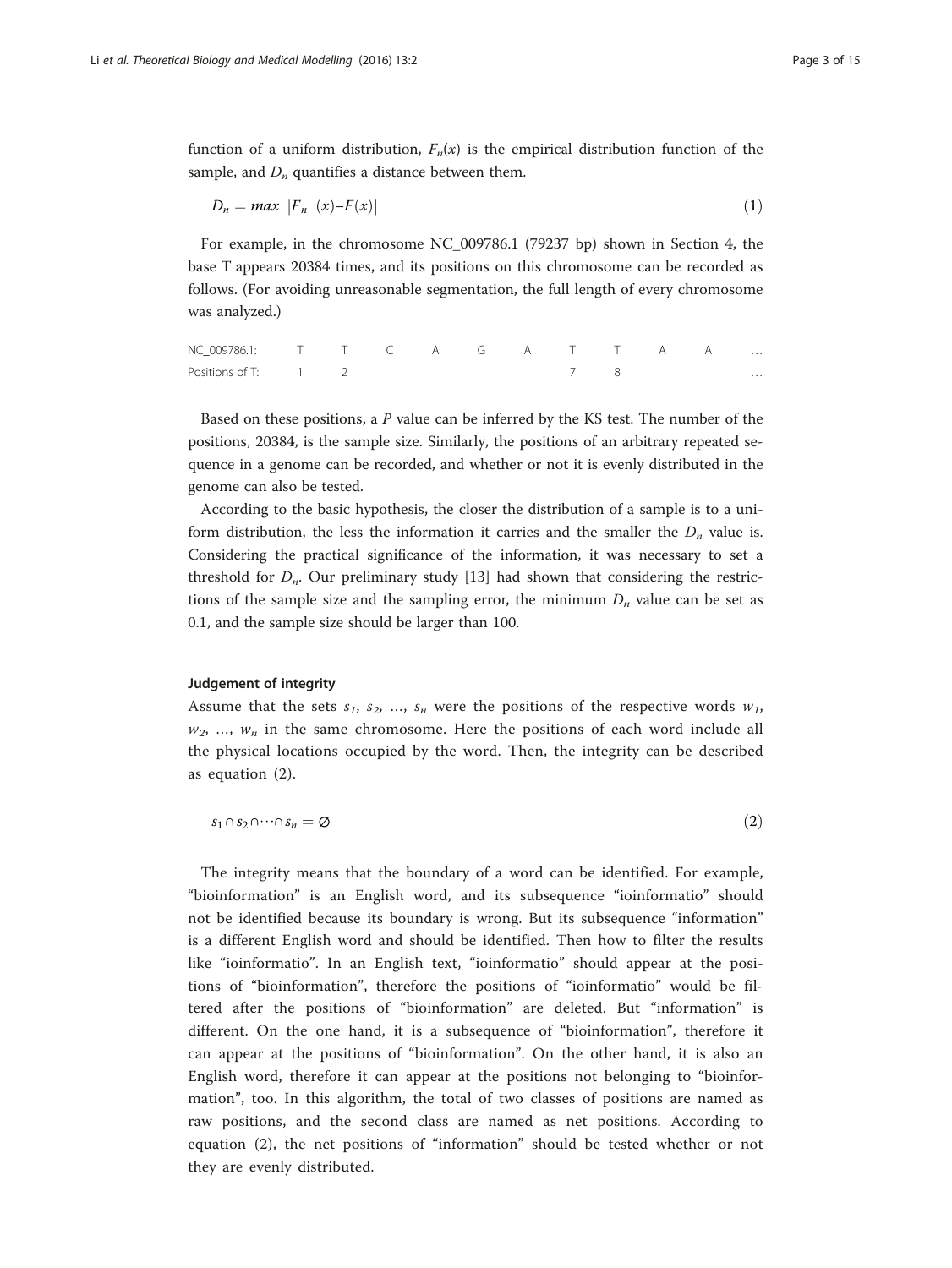### The algorithm for extracting words

By combining the two criteria stated above, namely, non-uniformity and integrity, we developed an algorithm named Nu-Int (Non-uniform & Integrity) to extract meaningful DNA words from a DNA strand. As shown in Fig. 1, this algorithm includes five steps summarized as follows.

- (1) Data initialization: All symbol sequences whose numbers of repetitions > 100 were extracted and classified by their lengths.
- (2) Vocabulary initialization: In the beginning, the vocabulary of the DNA strand is null. Therefore, we do not need to check equation [\(2](#page-2-0)). The symbol sequences in the class with the longest length were tested separately by the KS test. The type I error  $\alpha$  was adjusted according to the formula,  $\alpha = 1 - 0.95^{\circ}(1/n)$ , where *n* is the number of symbol sequences in this class. When  $P < \alpha$  and  $D_n > 0.1$ , it can be considered that the symbol sequence did not follow the uniform distribution, and can be added in the vocabulary of the DNA strand.
- (3) Step Int: The symbol sequences in the next class were compared with the recognized words in the vocabulary. If a symbol sequence was the subsequence of a recognized word, the positions of this word should be deleted from the raw positions of this symbol sequence.
- (4) Step Nu: The net positions of this symbol sequence were tested by the KS test. The symbol sequences not meeting the requirements (i.e., numbers of repetitions > 100,  $P < \alpha$  and  $D_n > 0.1$ ) would be eliminated.

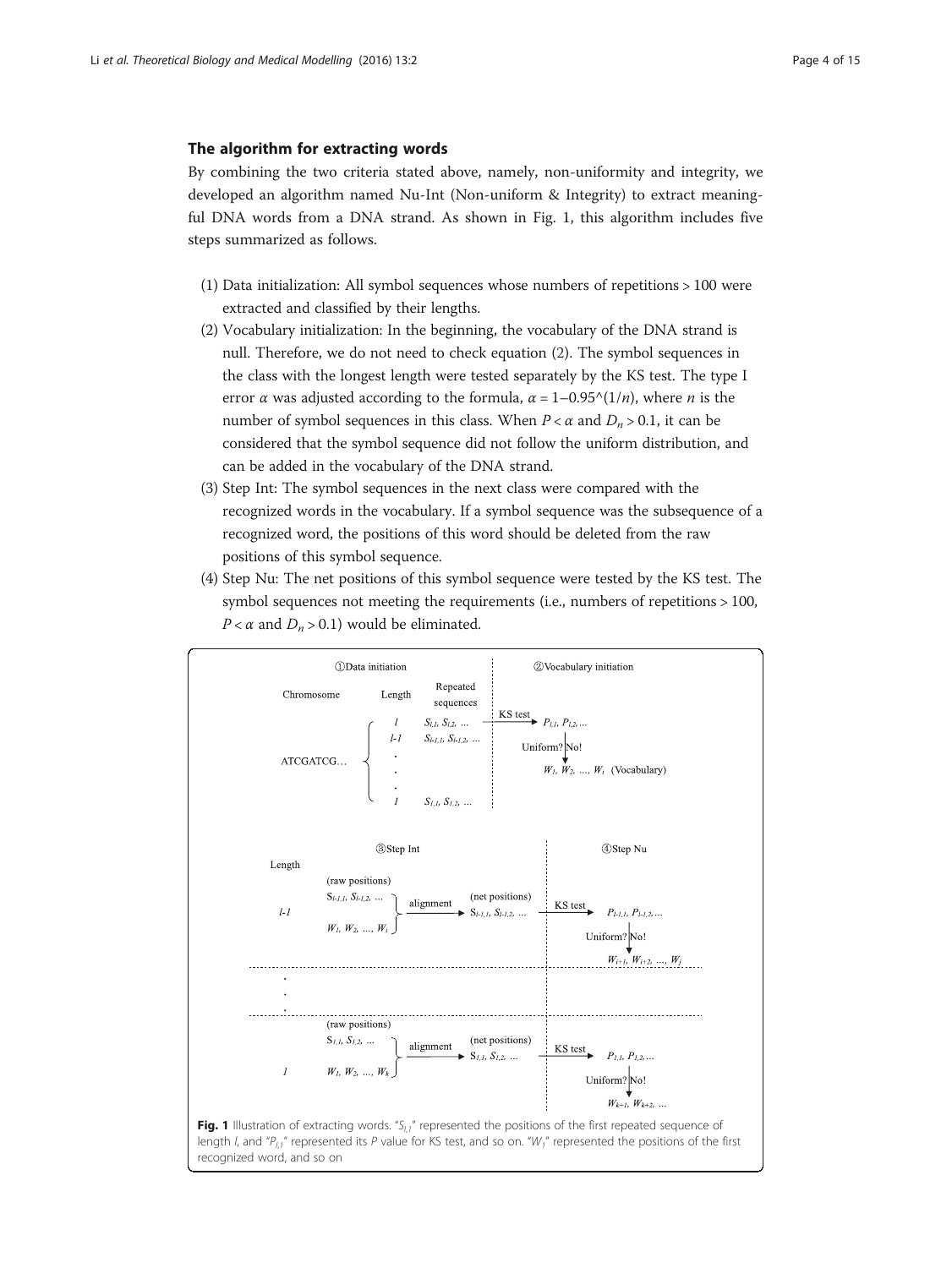(5) Repeating step (3)-(4). The symbol sequences in the rest classes were analyzed in descending order of word lengths.

In this study, the sequence and position alignment among the symbol sequences was executed by Perl language, and the KS test was executed by R language [[14\]](#page--1-0).

#### Algorithm verification with control

## Negative control

In this study, two pseudo chromosomes (rand1 and rand2) were used to evaluated the denoising ability of this algorithm. They were made up of the random arrangements of bases with equal probability, and their length were 4,000 bp and 6,400,000 bp, respectively.

## Positive control

Unlike natural language, there is not a reference vocabulary in the genome. Therefore we can not verify directly the result extracted from the genome. However, the commaless texts from natural language is a good analogy [[12](#page--1-0)]. It was relatively easy to identify whether or not the result extracted from the English text was a word. In this study, an English book, the *Holy Bible* (King James), was adopted as a positive control. In this text, only 26 letters of the English alphabet were retained, and all uppercase letters were converted to lowercase. The number of remaining characters in this book was 3,317,198.

#### Algorithm verification with genomic comparison

Due to limited knowledge, we could not distinguish the meanings of the extracted DNA words directly. But the DNA words from different genomes can be used to show the difference among the genomes. In this study, we downloaded ten strains of Ecoli genomes from the NCBI website [GenBank: NC\_000913.2, NC\_007779.1, NC\_010473.1, NC\_009801.1, NC\_009786.1, NC\_009787.1, NC\_009788.1, NC\_009789.1, NC\_009790.1, NC\_009791.1, NC\_011353.1, NC\_011350.1, NC\_011351.1, NC\_011415.1, NC\_011407.1, NC\_011408.1, NC\_011411.1, NC\_011413.1, NC\_011416.1, NC\_011419.1, NC\_011741.1, NC\_012967.1, NC\_012971.2, NC\_016902.1, NC\_016903.1, NC\_016904.1] and Scere genome [GenBank: NC\_001133.9, NC\_001134.8, NC\_001135.5, NC\_001136.10, NC\_001137.3, NC\_001138.5, NC\_001139.9, NC\_001140.6, NC\_001141.2, NC\_001142.9, NC\_001143.9, NC\_001144.5, NC\_001145.3, NC\_001146.8, NC\_001147.6, NC\_001148.4, NC\_001224.1]. The download links were given in Additional file [1](#page-13-0). The sequences of the chromosomes were collected from the .fna files. Each chromosome was numbered, and the numbers were given in Additional file [2](#page-13-0). The lengths of these chromosomes were listed in Table [1](#page-5-0) and were sorted in ascending order.

All 43 chromosomes were analyzed, and 86 vocabularies for all DNA strand were established. The DNA words extracted from those DNA strands of Ecoli can compose an Ecoli vocabulary. Similarly, the Scere vocabulary can also be built. The difference between the chromosomes can be illustrated by comparing these vocabularies.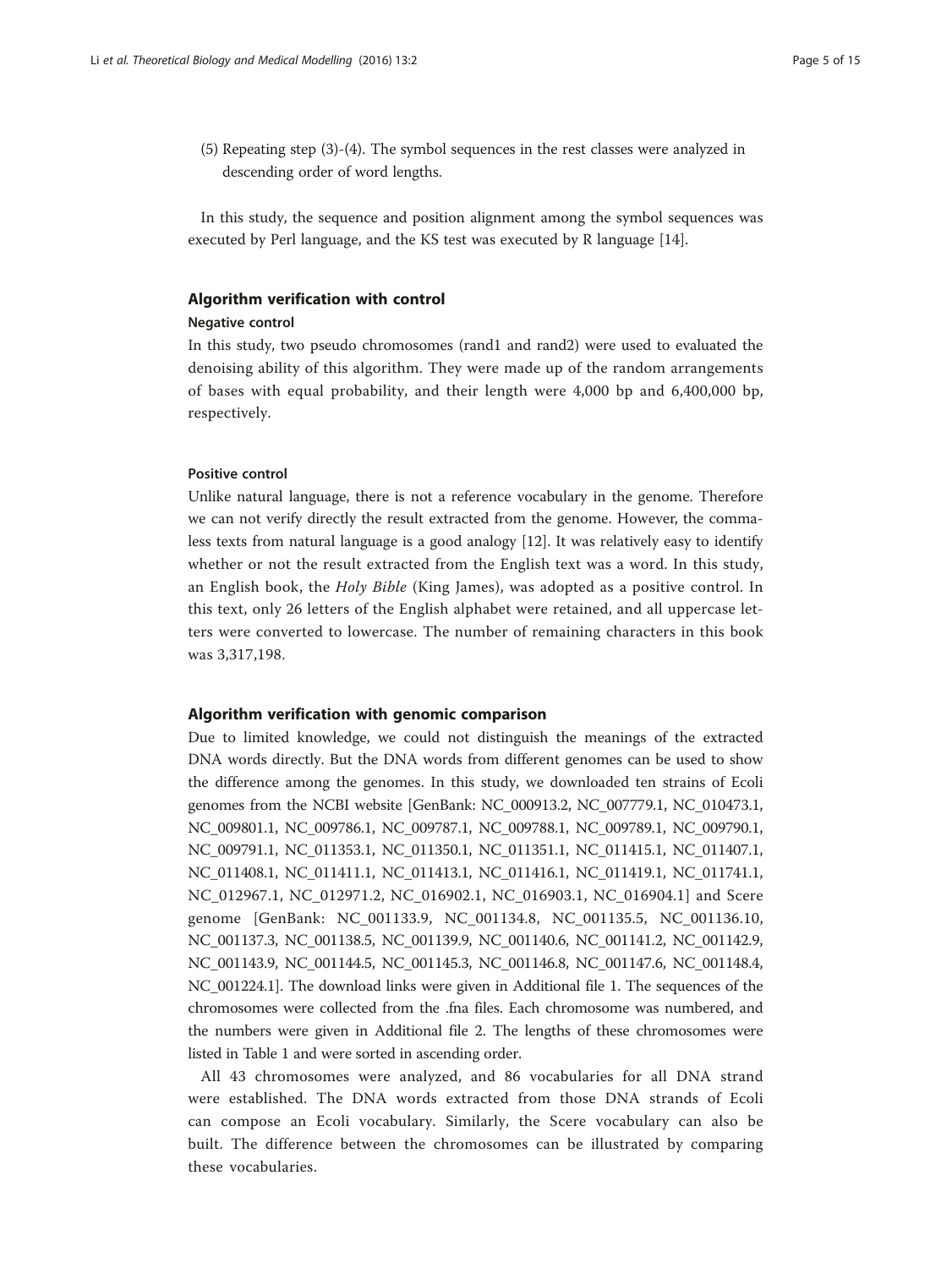| Chromosome                    | Length(bp) | Chromosome       | Length(bp) | Chromosome  | Length(bp) |
|-------------------------------|------------|------------------|------------|-------------|------------|
| Ecoli06_pla3.fna <sup>a</sup> | 4082       | Ecoli06_pla6.fna | 100021     | Scere07.fna | 1090940    |
| Ecoli04_pla6.fna              | 5033       | Ecoli10_pla2.fna | 103795     | Scere15.fna | 1091291    |
| Ecoli10_pla1.fna              | 5360       | Scere01.fna      | 230218     | Scere04.fna | 1531933    |
| Ecoli06_pla2.fna              | 5366       | Scere06.fna      | 270161     | Ecoli09.fna | 4558953    |
| Ecoli04_pla4.fna              | 6199       | Scere03.fna      | 316620     | Ecoli08.fna | 4629812    |
| Ecoli06_pla1.fna              | 6929       | Scere09.fna      | 439888     | Ecoli01.fna | 4639675    |
| Ecoli04 pla2.fna              | 34367      | Scere08.fna      | 562643     | Ecoli02.fna | 4646332    |
| Ecoli05_pla2.fna              | 37452      | Scere05.fna      | 576874     | Ecoli03.fna | 4686137    |
| Ecoli06_pla5.fna              | 60555      | Scere11.fna      | 666816     | Ecoli07.fna | 4700560    |
| Ecoli04_pla3.fna              | 70609      | Scere10.fna      | 745751     | Ecoli06.fna | 4887515    |
| Ecoli04_pla5.fna              | 74224      | Scere14.fna      | 784333     | Ecoli10.fna | 4920168    |
| Ecoli04_pla1.fna              | 79237      | Scere02.fna      | 813184     | Ecoli04.fna | 4979619    |
| Scere_mit.fna                 | 85779      | Scere13.fna      | 924431     | Ecoli05.fna | 5572075    |
| Ecoli06_pla4.fna              | 91158      | Scere16.fna      | 948066     |             |            |
| Ecoli05_pla1.fna              | 94644      | Scere12.fna      | 1078177    |             |            |

<span id="page-5-0"></span>Table 1 List of chromosomes and their lengths

<sup>a</sup> "pla" represented plasmid

### Associations between DNA words and gene functions

All DNA words extracted from these genomes were incorporated into a DNA vocabulary. Gene sequences were extracted from .fna files according to the corresponding sites provided by .gbk files, and the word frequency of each DNA word in a gene can be counted. Gene annotations from the GO were adopted for this study, and the categories of gene functions can be collected. The download links of the Ontology files and the gene annotations of Ecoli and Scere were given in Additional file [1](#page-13-0). Based on these data, a logistic regression was used to investigate the relationships between the categories of gene functions and the DNA words.

## Grading GO terms according to Ontology file

For enriching the genes annotated by similar functions, it is necessary to grade GO terms. The relationship among GO terms is a directed acyclic graph. All GO terms are divided into three categories (molecular function, biological process, and cellular component), and each category has a root node. The terms (IDs of functions) in the molecular function category were adopted in this study.

These terms were graded according to the GO hierarchy. The level–1 terms should be the direct child node of the root node and the level–2 terms were the direct child node of the level–1 terms, and so on. For enriching all annotated genes of a term, a gene annotated by its child terms should be enriched, therefore its all child term, including direct and indirect ones, should be recorded.

#### Grouping genes according to gene annotations

To get gene annotations, the function entries were extracted from the annotation files, and the entries with evidence code IEA were deleted. The genes appeared in these entries were associated with the genes in .gbk files, and the genes with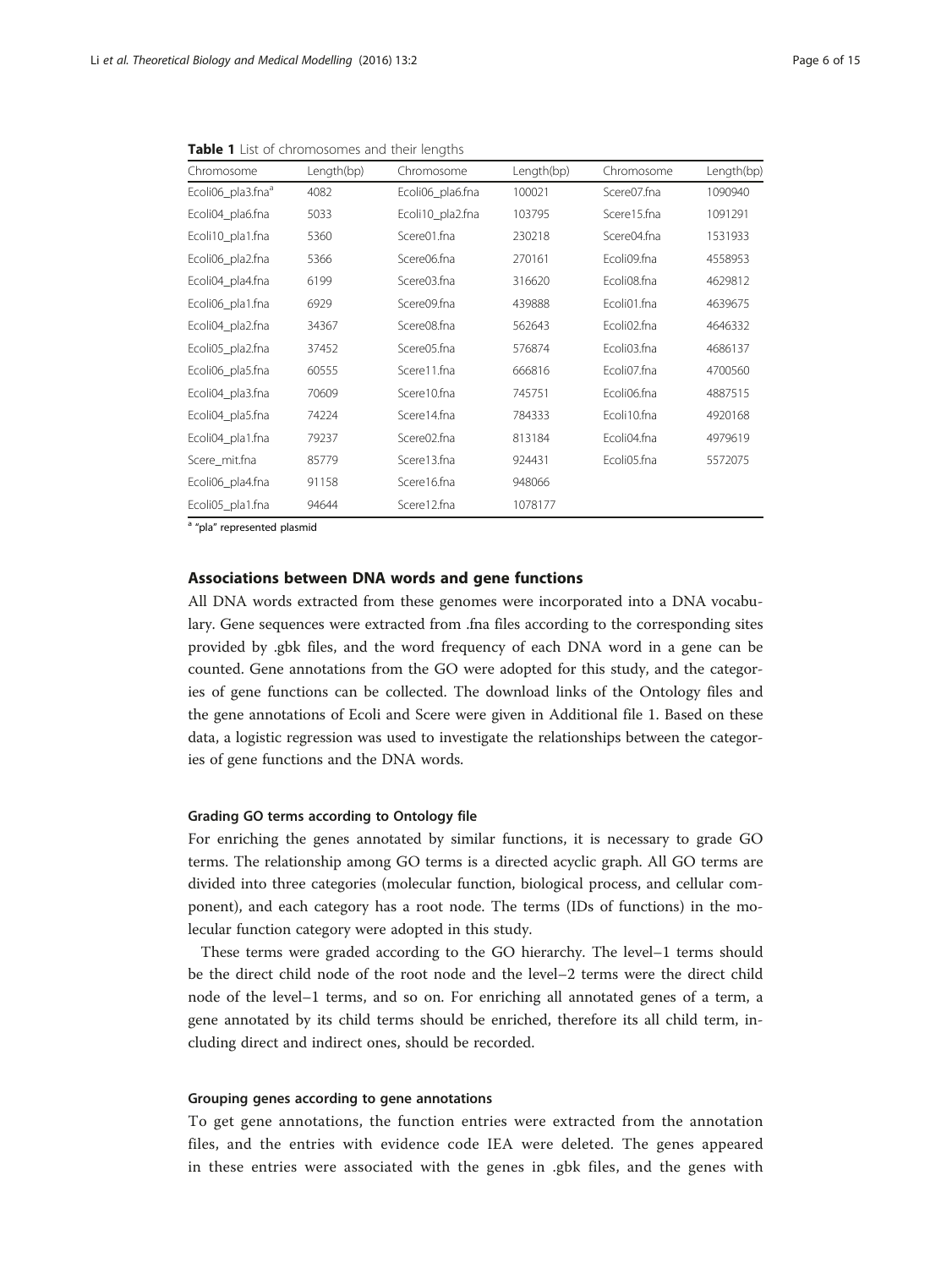conflict identifications (37 genes from Ecoli, and 20 genes from Scere) were deleted.

Because the definitions of functions are not exclusive in Geng Ontology, a gene can be associated with several functions that belong to the same level in the directed acyclic graph. For each function, all annotated genes can be divided into three groups: exclusive, control and share. The exclusive group includes genes only annotated by the function; the control group includes genes not annotated by the function; the share group includes genes annotated simultaneously by other functions in the same level. The number of annotated genes of each group was recorded.

To facilitate the calculation, the functions whose numbers of annotated genes > 150 in the exclusive group and the control group were selected. Twenty nine GO terms satisfying the requirements were listed in Table 2.

### Establishing the fitting models

The gene sequences were collected from the genomes based on their positions in .gbk files. One gene can appear on more than one chromosome, and its sequence might vary on different chromosomes. The word frequency of each DNA word was counted based on these gene sequences. Because the words of the DNA vocabulary varied in length, a short word can be the subsequence of a long word. In this case, the word frequency of this long word must be deleted from the word frequency of this short word. If the sequences of a gene varied, the average frequency was calculated, and the word frequency was divided by the number of sequences.

Based on the words frequency and genes in the exclusive group and the control group, the logistic regression was applied to investigate the relationships between the functions and the words. Two models, with or without interaction (equation 3 and 4), were adopted for each function. In the models,  $Y_i$  was the value of the *i*th gene

| GO terms                         | Exclusive | Share | Control | GO terms            | Exclusive | Share        | Control |
|----------------------------------|-----------|-------|---------|---------------------|-----------|--------------|---------|
| Ecoli_l1_GO:0003824 <sup>a</sup> | 731       | 501   | 689     | Scere 12 GO:0016787 | 520       | 220          | 3344    |
| Ecoli I1 GO:0005215              | 224       | 46    | 1651    | Scere 12 GO:0022857 | 236       | 26           | 3822    |
| Ecoli_l1_GO:0005488              | 367       | 562   | 992     | Scere 12 GO:0022892 | 236       | 42           | 3806    |
| Ecoli I2 GO:0016740              | 238       | 127   | 1556    | Scere 12 GO:0060090 | 329       | 18           | 3737    |
| Ecoli I2 GO:0016787              | 193       | 217   | 1511    | Scere 12 GO:0097159 | 731       | 407          | 2946    |
| Ecoli_l2_GO:0022857              | 189       | 48    | 1684    | Scere 12 GO:1901363 | 729       | 400          | 2955    |
| Ecoli_l2_GO:0022892              | 157       | 60    | 1704    | Scere 13 GO:0003676 | 399       | 369          | 3316    |
| Scere 11 GO:0003824              | 1513      | 294   | 2277    | Scere 13 GO:0016772 | 209       | 85           | 3790    |
| Scere 11 GO:0005198              | 274       | 83    | 3727    | Scere 13 GO:0016788 | 164       | 84           | 3836    |
| Scere 11 GO:0005215              | 303       | 41    | 3740    | Scere 13 GO:0016817 | 185       | 122          | 3777    |
| Scere 11 GO:0005488              | 1233      | 542   | 2309    | Scere 13 GO:0022891 | 164       | 35           | 3885    |
| Scere I2 GO:0003735              | 190       | 34    | 3860    | Scere 13 GO:0030533 | 298       | $\mathbf{0}$ | 3786    |
| Scere_I2_GO:0005515              | 292       | 242   | 3550    | Scere_l4_GO:0003723 | 278       | 166          | 3640    |
| Scere_I2_GO:0016491              | 186       | 42    | 3856    | Scere_l4_GO:0016301 | 154       | 33           | 3897    |
| Scere I2 GO:0016740              | 514       | 123   | 3447    |                     |           |              |         |

Table 2 Groups of annotated genes by GO terms

<sup>a</sup> "l1" indicated that the term was a level-1 term, and so on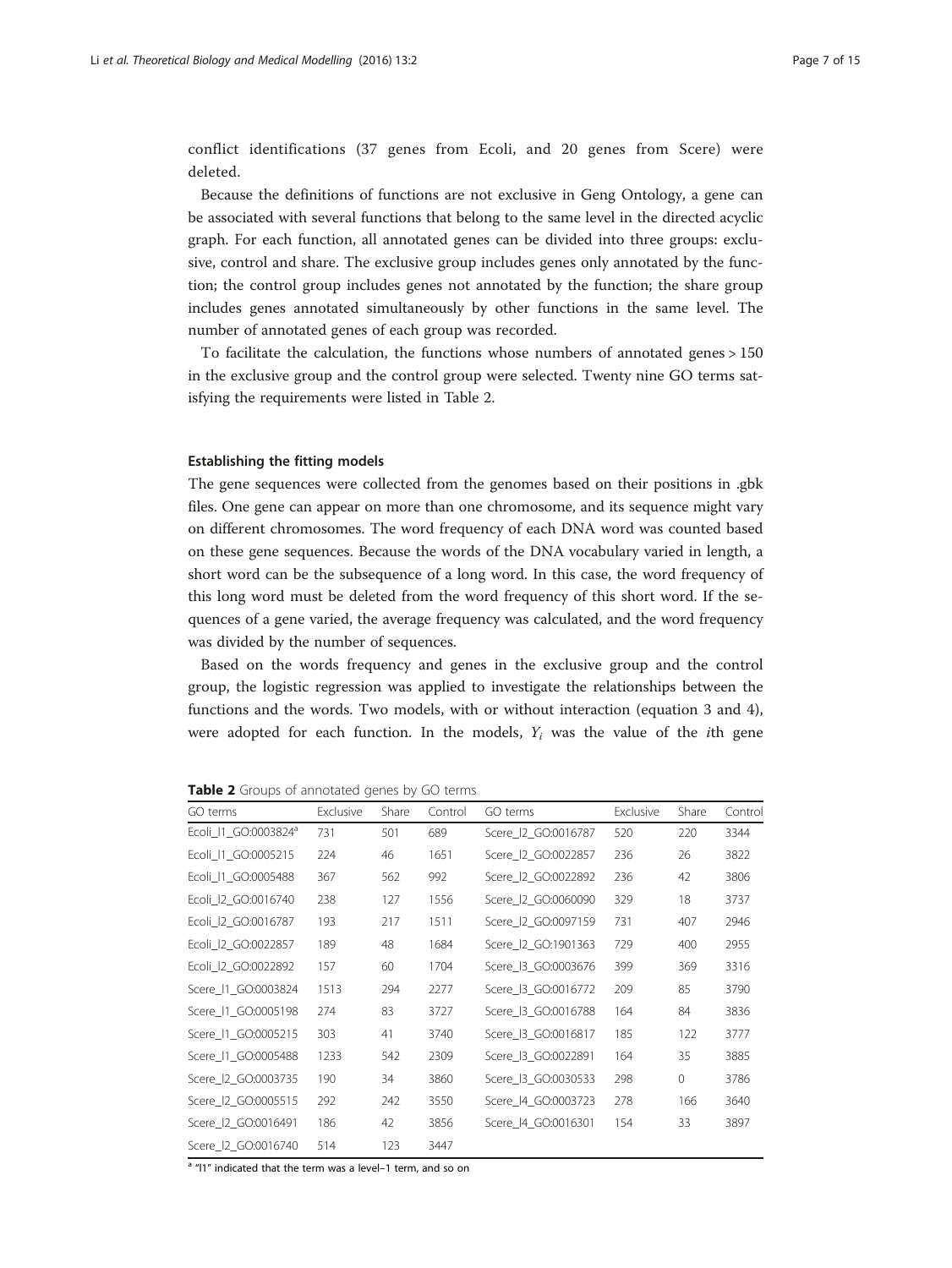associated with a function (1 for exclusive group, and 0 for control group), and  $f_{m,i}$  was the word frequency of the *m*th word in the *i*th gene.

$$
logit(E[Y_i|F_i]) = \beta F_i = \beta_0 + \beta_1 f_{1,i} + \dots + \beta_m f_{m,i}
$$
\n(3)

$$
logit(E[Y_i|F_i]) = \beta F_i = \beta_0 + \beta_1 f_{1,i} + \dots + \beta_m f_{m,i} + \beta_{mn} f_{m,i} f_{n,i}
$$
(4)

Because there were too many words in the vocabulary, a selection was necessary to simplify the analysis process. We considered two scenarios when performing the selection.

## (1)Without interaction

Two selections were conducted. The first selection was done based on the word frequency. We defined  $fe$  as the word frequency in the exclusive group,  $fc$ as the word frequency in the control group, and  $fd = fe - fc$ . The words were selected if  $fe > 0.6$  and  $fd > 0.1$ . The selected words were used to fit the logistic regression model. Due to the huge difference in the sample size between the two groups for most of the terms, bootstrapping was applied to estimate the statistics. In the second selection, P value was adopted as selection criteria. The words with  $P < 0.2$  were chosen. The final model without interaction was built with these words.

### (2)With first-order interaction

The first selection was conducted as described above. If there were too many words selected from the first selection, there would be too many interaction terms in the model. Therefore, when the number of the words from the first selection was more than 50, the selection criteria of  $fd$  would raise until the number of selected words was less than 50. The second selection was executed the same as above. Subsequently, all first-order interaction terms of those chosen words were added in the model. Every interaction term was the product of two word frequencies. For the third selection, the terms with  $P < 0.2$  were chosen. The final model with first-order interaction was established based on these chosen terms.

## Evaluating the fitting models by bootstrapping

Bootstrapping was used to estimate the predicted accuracy rate in the three groups (exclusion, control and share). We bootstrapped 100 samples with the size of each sample equal to the size of the original data set. Every gene can get a predicted probability  $P$  from the models. In the exclusive group, we thought that it was a correct prediction when  $P > 0.5$ , and the accuracy rate was defined as the sensitivity. In the control group, we thought that it was a correct prediction when  $P < 0.5$ , and the accuracy rate was defined as the specificity. Besides, the agreement rate of each function was also calculated. In the share group, it was right when  $P > 0.5$ . In this study, median absolute deviation (MAD) was adopted for robust measuring the variability of these indexes.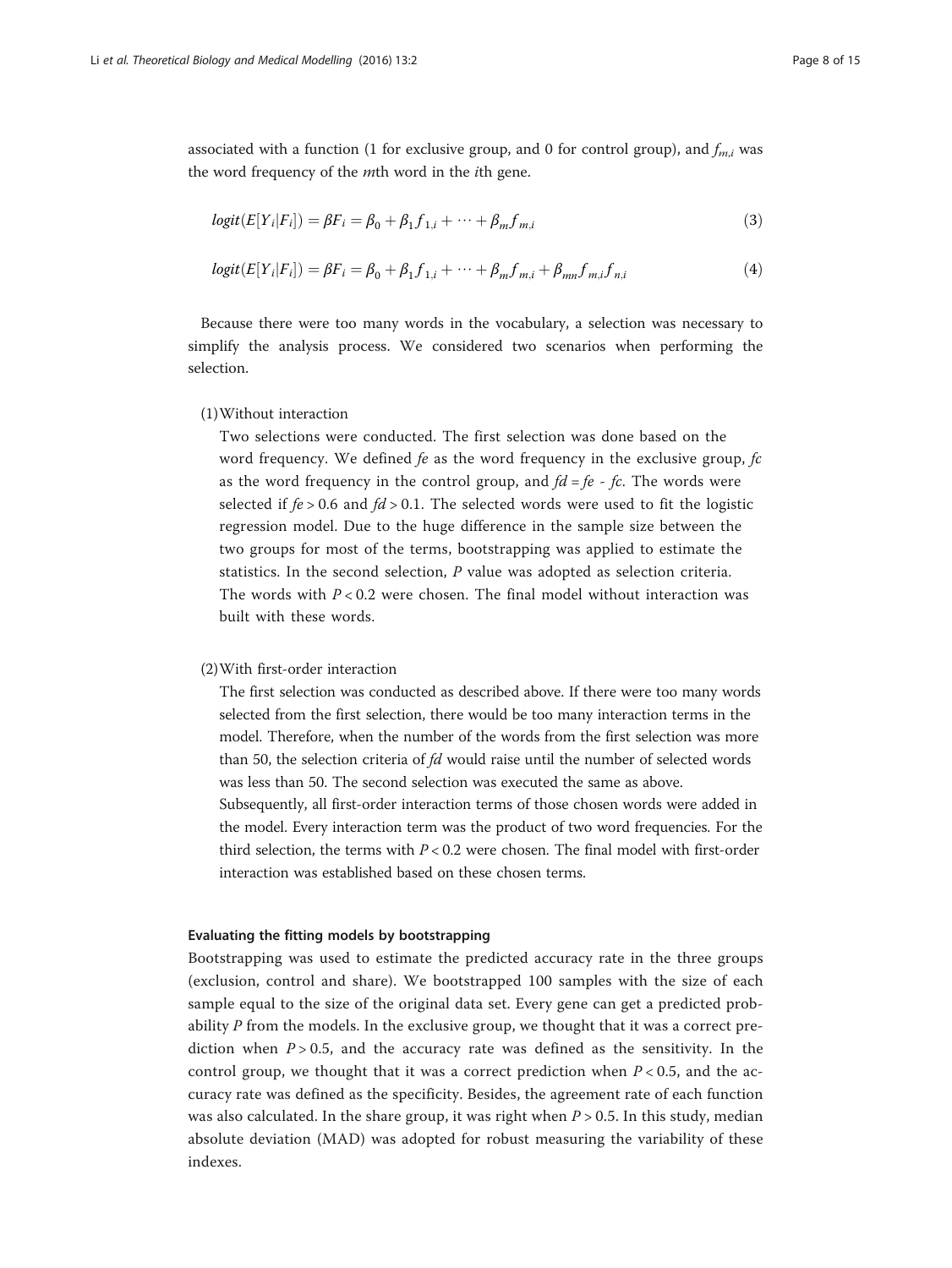#### Results

#### Algorithm verification with control

For pseudo chromosomes (random sequences), no word was extracted by this method. The satisfied denoising ability was demonstrated by this result. It is possible that some DNA words can be generated by chance in these random base sequences. But their positions in these sequences should be random, and follow a uniform distribution. Therefore, they can not pass the selection criteria.

All 4523 words extracted from the Holy Bible were given in Additional file [3](#page-13-0), and the top 20 longest English words were listed in Table 3. In this table, almost every word was made up of a few simple natural English words. These English words had clear meanings, and their meanings were related to the content of this book. Besides, the boundary of 65.7 % words can be identified accurately. For example, a compound word "thechildrenofisrael" was identified, but its incomplete subsequences, such as "hechildrenofisrael", were not found in the results. Although the compound words "andthechildrenofisrael" and "ofthechildrenofisrael" also appeared in the results, their boundaries were also complete. Meanwhile, "thechildrenofisraela" in the results also indicated that this algorithm still needs to be improved.

#### Algorithm verification with genomic comparison

All DNA words were given in Additional file [4.](#page-13-0) As shown in Fig. [2](#page-9-0), the length of most DNA words < 10. The word length ranged from 1 to 11 in Ecoli, and from 3 to 17 in Scere. In number, the words of Ecoli were larger than the words of Scere. Moreover, there were only a few common words between Ecoli and Scere. The difference showed in this figure demonstrated the great difference between the two species.

Besides, the vocabularies of all DNA strands were compared. A complete comparison between each two strands was given in Additional file [5](#page-13-0) (its legend was given in Additional file [6\)](#page-13-0), and the partial results were shown in Fig. [3.](#page-9-0) As shown in Fig. [3](#page-9-0), all genomes can be divided into three categories: Ecoli nuclear chromosomes, Ecoli plasmid chromosomes and Scere chromosomes. There were hardly common words among the three classes of chromosomes. We observed huge differences among them.

For the comparison among the chromosomes within each class, there was a high similarity among Ecoli nuclear chromosomes. There was a low similarity among plasmid

| Words                          | Length | <b>Words</b>        | Length |
|--------------------------------|--------|---------------------|--------|
| thetabernacleofthecongregation | 30     | thussaiththelordgod | 19     |
| andthechildrenofisrael         | 22     | andthelordsaidunto  | 18     |
| thelordspakeuntomoses          | 21     | thehouseofthelord   | 17     |
| ofthechildrenofisrael          | 21     | rthussaiththelord   | 17     |
| thechildrenofisraela           | 20     | ethussaiththelord   | 17     |
| anditshallcometopass           | 20     | accordingtoallth    | 16     |
| andthelordspakeuntom           | 20     | eanditcametopass    | 16     |
| saiththelordofhosts            | 19     | thelordcommanded    | 16     |
| anditcametopasswhen            | 19     | ntothechildrenof    | 16     |
| thechildrenofisrael            | 19     | thehouseofisrael    | 16     |

|  |  |  |  | <b>Table 3</b> Top 20 longest words in the information spectrums of the Holy Bible |  |
|--|--|--|--|------------------------------------------------------------------------------------|--|
|--|--|--|--|------------------------------------------------------------------------------------|--|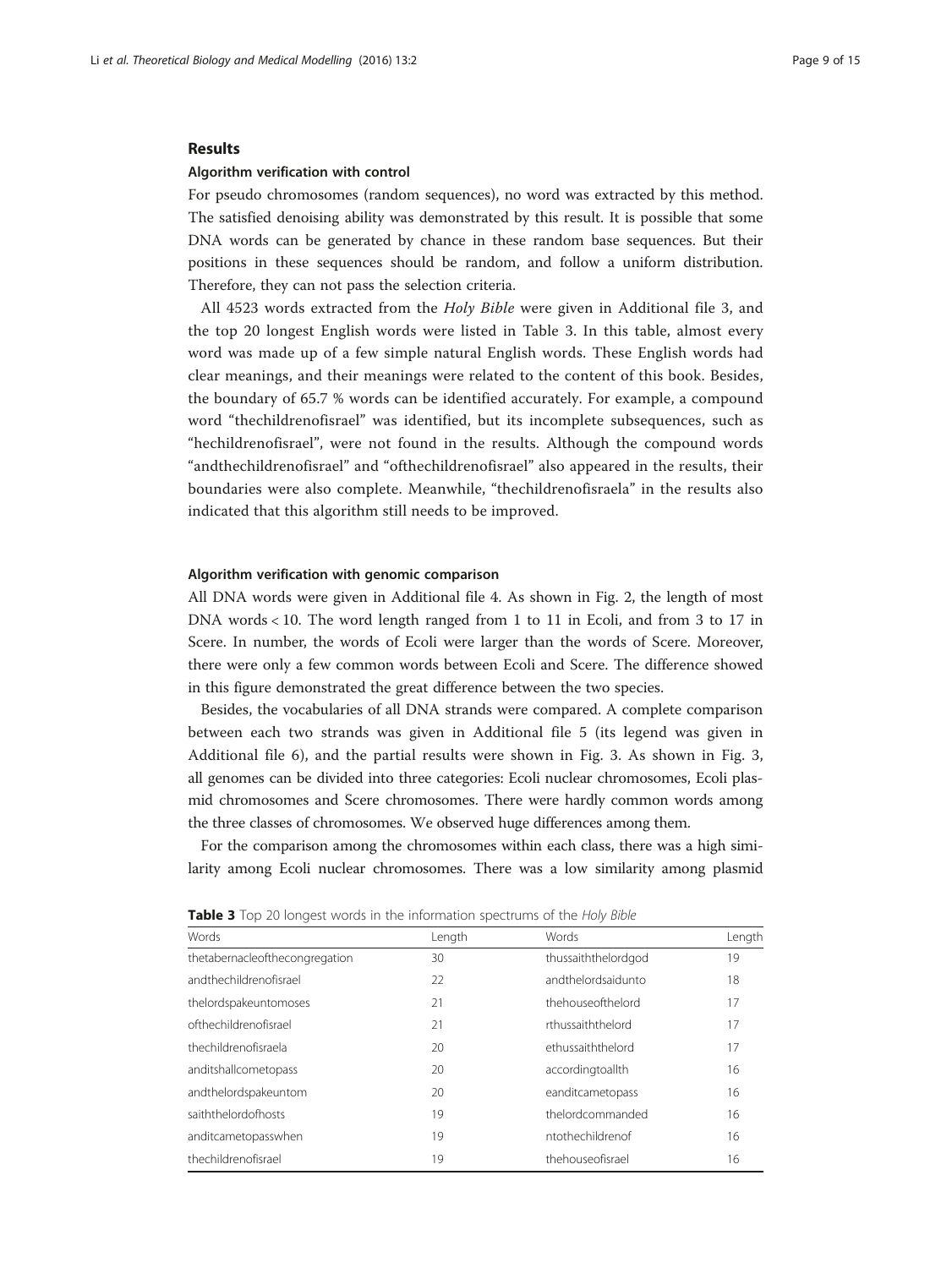<span id="page-9-0"></span>

chromosomes, and the similar results were showed for Scere chromosomes. For the comparison between the sense strand and the antisense strand of the same chromosome, there was a higher similarity between two strands of each Ecoli nuclear chromosomes. There was a low similarity between two strands of each plasmid chromosomes, and the similar results were shown for Scere chromosomes. As shown in these results, the vocabularies can show the features of different chromosome, and these DNA words had biological significances.

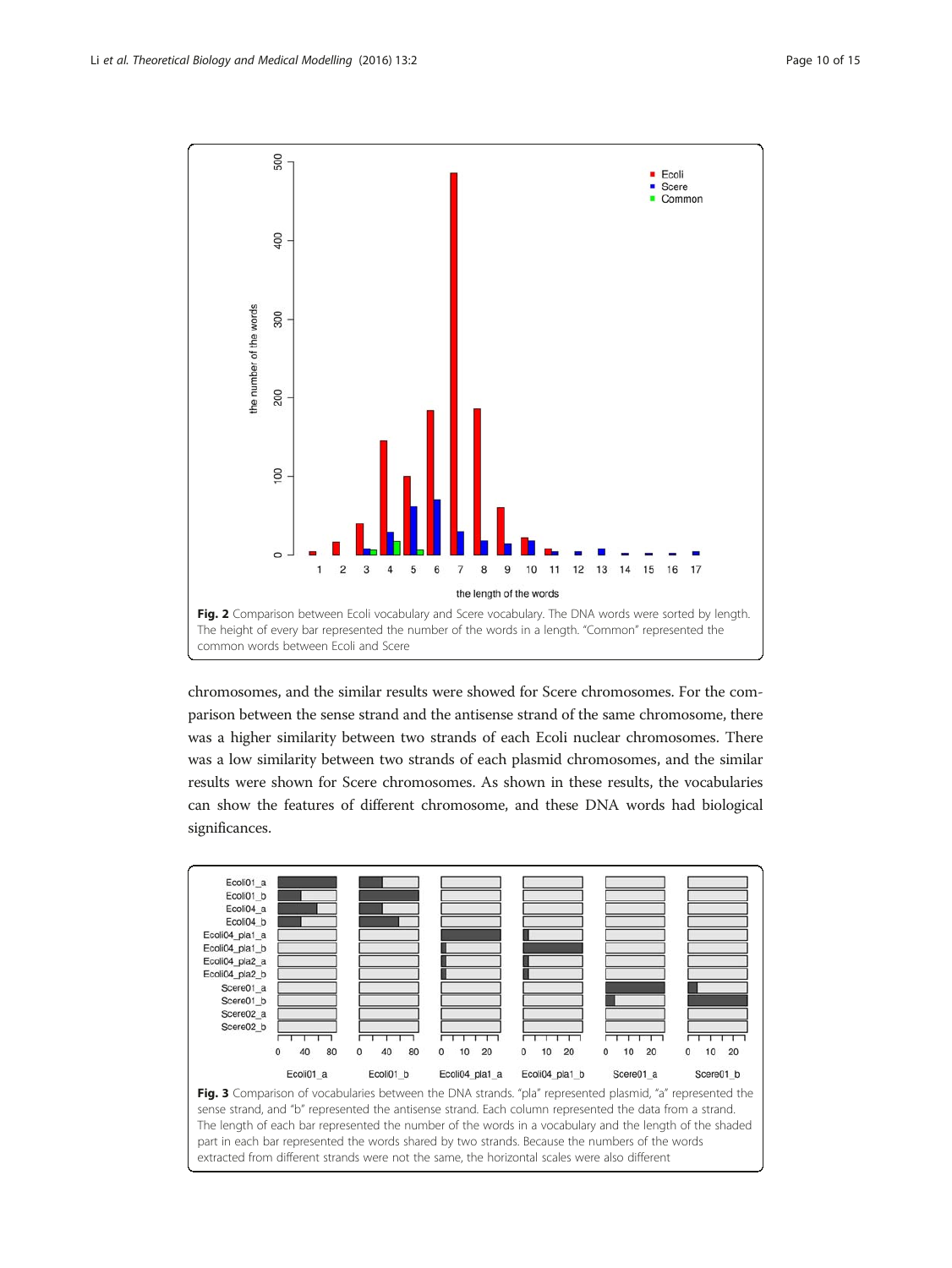#### Associations between DNA words and gene functions

For each GO term, two fitting models were established depending on whether or not the first-order interaction was added. In the end, 22 GO terms were used to establish 44 fitting models. The predicted effects of all models were illustrated in Fig. 4, and detailed values were shown in Tables [4](#page-11-0) and [5.](#page-12-0)

As shown in Fig. 4, without considering the interaction, the predicted sensitivity and specificity of the fitting models of Scere\_l1\_GO:0005215, Scere\_l2\_GO:0022857, Scere 12 GO:0022892, Scere 13 GO:0016817, and Scere 13 GO:0022891 were greater than 0.7. With the first-order interaction, the predicted sensitivity and specificity of the fitting models of Ecoli\_l1\_GO:0005215, Ecoli\_l2\_GO:0022857, Scere\_l2\_GO:0022857, Scere\_l2\_GO:0022892, Scere\_l3\_GO:0022891, and Scere\_l4\_GO:0016301 were greater than 0.7. The functions of these GO terms are transporter activity (GO:0005215), transmembrane transporter activity (GO:0022857), substrate-specific transporter activity (GO:0022892), substrate-specific transmembrane transporter activity (GO:0022891), hydrolase activity on acid anhydrides (GO:0016817) and kinase activity (GO:0016301),

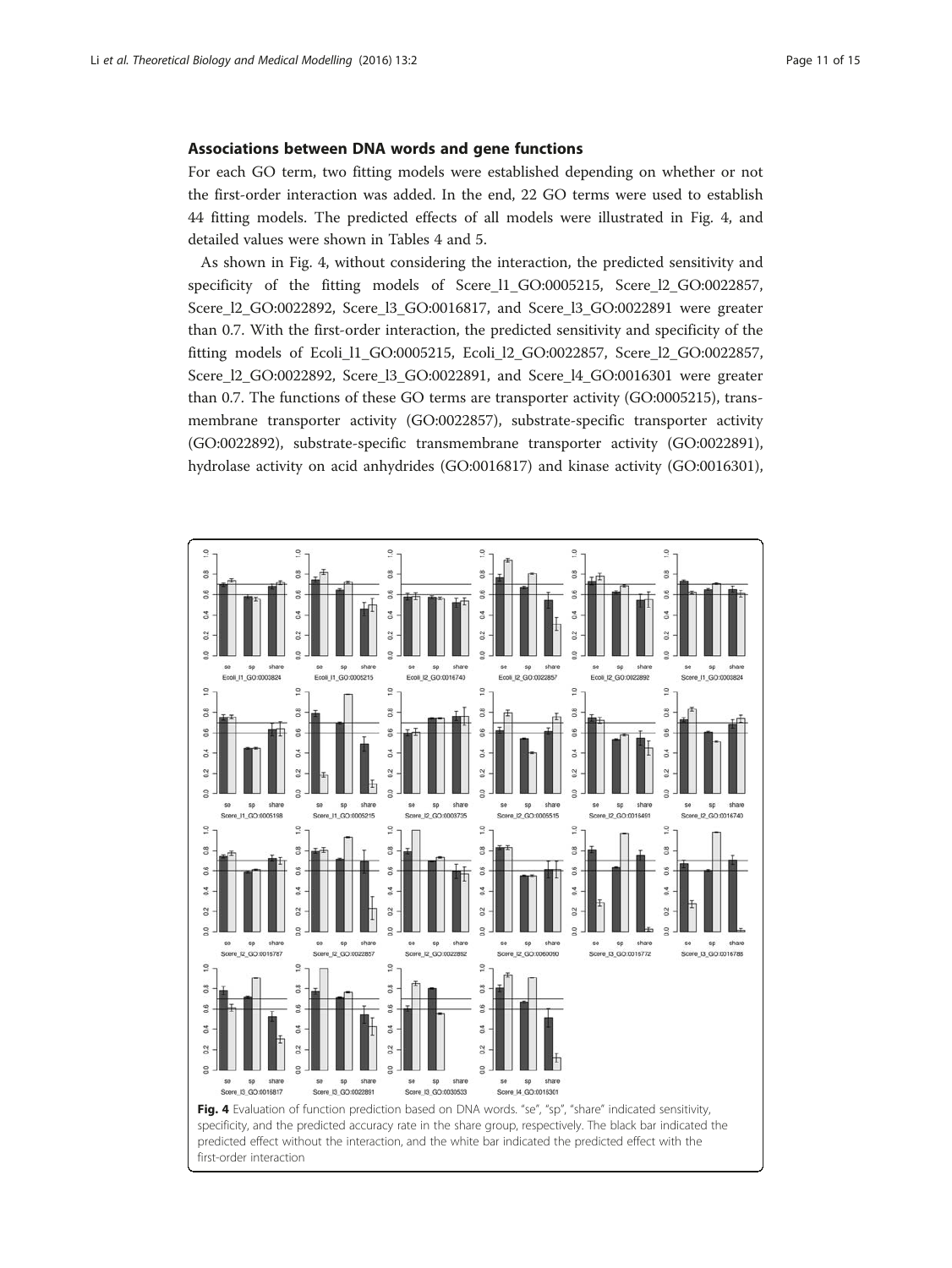| Terms               | Sensitivity | <b>MAD</b> | Specificity | <b>MAD</b> | Agreement rate | <b>MAD</b> | Share     | <b>MAD</b> |
|---------------------|-------------|------------|-------------|------------|----------------|------------|-----------|------------|
| Ecoli_l1_GO:0003824 | 0.695       | 0.016      | 0.581       | 0.018      | 0.638          | 0.014      | 0.680     | 0.022      |
| Ecoli I1 GO:0005215 | 0.746       | 0.026      | 0.648       | 0.013      | 0.657          | 0.011      | 0.457     | 0.064      |
| Ecoli I2 GO:0016740 | 0.578       | 0.034      | 0.575       | 0.014      | 0.577          | 0.014      | 0.520     | 0.047      |
| Ecoli I2 GO:0022857 | 0.767       | 0.031      | 0.671       | 0.010      | 0.681          | 0.009      | 0.542     | 0.077      |
| Ecoli I2 GO:0022892 | 0.732       | 0.038      | 0.623       | 0.013      | 0.633          | 0.011      | 0.542     | 0.062      |
| Scere_l1_GO:0003824 | 0.734       | 0.011      | 0.651       | 0.011      | 0.683          | 0.007      | 0.653     | 0.030      |
| Scere 11 GO:0005198 | 0.752       | 0.027      | 0.449       | 0.008      | 0.471          | 0.006      | 0.633     | 0.063      |
| Scere 11 GO:0005215 | 0.790       | 0.027      | 0.699       | 0.008      | 0.706          | 0.008      | 0.488     | 0.072      |
| Scere I2 GO:0003735 | 0.600       | 0.031      | 0.742       | 0.007      | 0.737          | 0.007      | 0.765     | 0.044      |
| Scere I2 GO:0005515 | 0.623       | 0.030      | 0.543       | 0.006      | 0.550          | 0.008      | 0.616     | 0.031      |
| Scere I2 GO:0016491 | 0.747       | 0.032      | 0.535       | 0.007      | 0.545          | 0.008      | 0.548     | 0.071      |
| Scere I2 GO:0016740 | 0.729       | 0.019      | 0.609       | 0.008      | 0.622          | 0.007      | 0.687     | 0.042      |
| Scere I2 GO:0016787 | 0.744       | 0.014      | 0.588       | 0.009      | 0.608          | 0.009      | 0.725     | 0.030      |
| Scere I2 GO:0022857 | 0.797       | 0.025      | 0.718       | 0.009      | 0.722          | 0.007      | 0.692     | 0.114      |
| Scere I2 GO:0022892 | 0.794       | 0.028      | 0.694       | 0.006      | 0.699          | 0.006      | 0.595     | 0.071      |
| Scere_I2_GO:0060090 | 0.830       | 0.018      | 0.554       | 0.007      | 0.575          | 0.008      | 0.611     | 0.082      |
| Scere 13 GO:0016772 | 0.809       | 0.032      | 0.637       | 0.007      | 0.646          | 0.007      | 0.753     | 0.052      |
| Scere 13 GO:0016788 | 0.671       | 0.036      | 0.602       | 0.008      | 0.604          | 0.009      | 0.708     | 0.044      |
| Scere 13 GO:0016817 | 0.781       | 0.040      | 0.716       | 0.008      | 0.719          | 0.008      | 0.525     | 0.049      |
| Scere 13 GO:0022891 | 0.774       | 0.027      | 0.712       | 0.006      | 0.713          | 0.008      | 0.543     | 0.085      |
| Scere 13 GO:0030533 | 0.604       | 0.025      | 0.801       | 0.006      | 0.788          | 0.005      | <b>NA</b> | NA.        |
| Scere 14 GO:0016301 | 0.805       | 0.034      | 0.670       | 0.009      | 0.678          | 0.005      | 0.515     | 0.090      |

<span id="page-11-0"></span>Table 4 Evaluation of function prediction of logistic model without interaction

respectively. These logistic models included the DNA words and corresponding coefficients related with the functions. Given a gene sequence, the frequency of all DNA words could be counted. Therefore, the probability prediction of these functions could be acquired according to corresponding models. It should be noted that a gene from prokaryote should be applied with the models of Ecoli, and a gene from eukaryote should be applied with the models of Scere.

Although the interaction can improve the prediction performance in many cases, but not always. In addition, the predicted results were bad in the share group. Although the predicted accuracy rates were high for some terms (e.g., Scere\_l2\_GO:0003735) in the share group, the sensitivity or specificity of these terms were poor and the prediction would be meaningless.

#### **Discussion**

In this study, we hypothesize that non-uniform distribution and integrity were two important features of a DNA word. Therefore, we can define a word as a complete symbol sequence not following the uniform distribution within a certain scope. Carpena et al. [[11\]](#page--1-0) and Hackenberg et al. [[12\]](#page--1-0) have shown the importance of the non-uniform distribution in the identification of the words. Carpena et al. [\[11](#page--1-0)] have also explored the integrity with the help of the semantic meanings of the words, but their method can not be applied to the genome directly. In this study,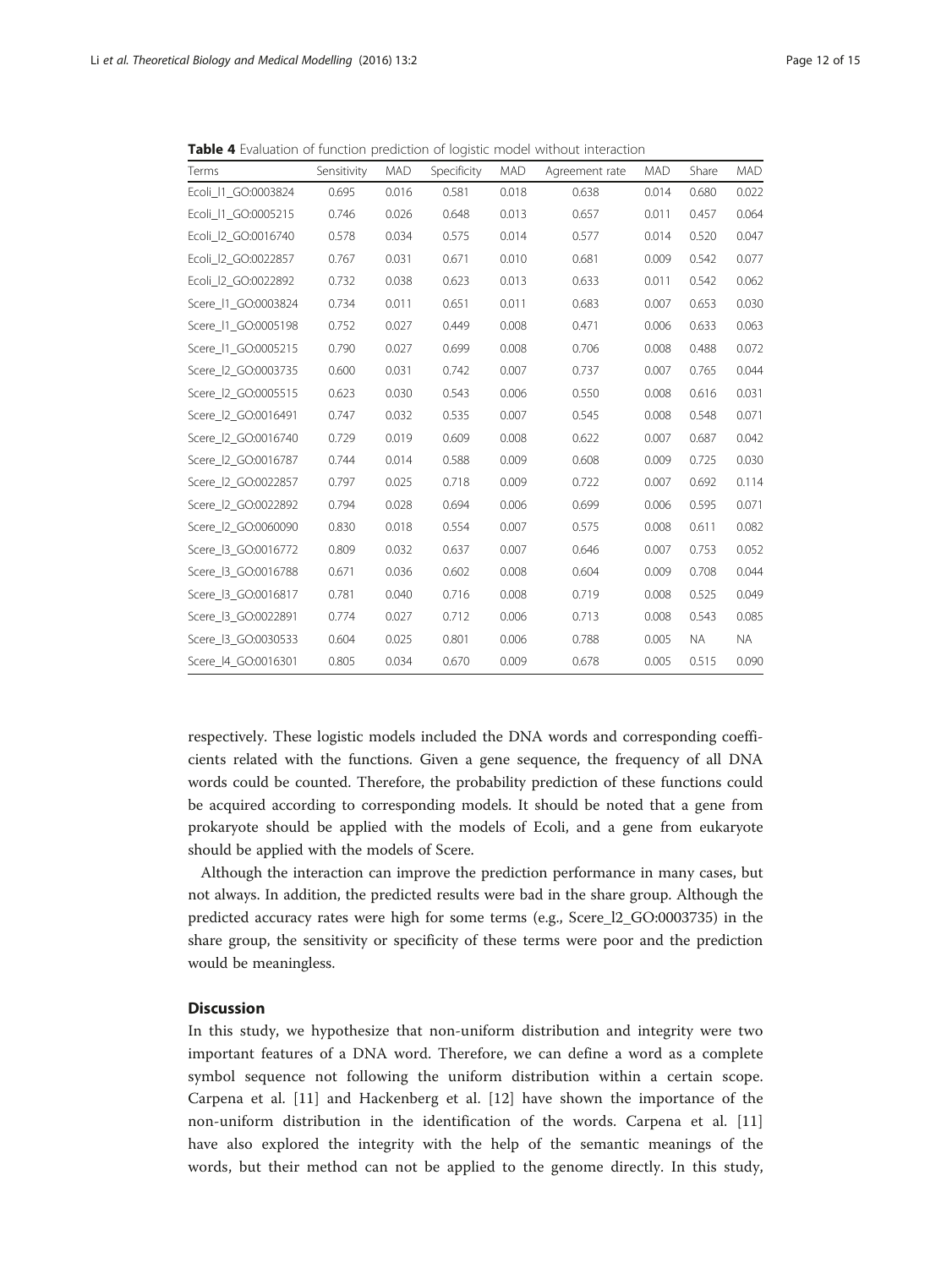| Terms               | Sensitivity | <b>MAD</b> | Specificity | <b>MAD</b> | Agreement rate | <b>MAD</b> | Share     | <b>MAD</b> |
|---------------------|-------------|------------|-------------|------------|----------------|------------|-----------|------------|
| Ecoli_l1_GO:0003824 | 0.739       | 0.018      | 0.555       | 0.020      | 0.655          | 0.011      | 0.717     | 0.021      |
| Ecoli I1 GO:0005215 | 0.821       | 0.026      | 0.722       | 0.012      | 0.735          | 0.009      | 0.500     | 0.064      |
| Ecoli I2 GO:0016740 | 0.582       | 0.034      | 0.563       | 0.014      | 0.569          | 0.011      | 0.535     | 0.035      |
| Ecoli I2 GO:0022857 | 0.937       | 0.016      | 0.806       | 0.009      | 0.816          | 0.009      | 0.312     | 0.062      |
| Ecoli_l2_GO:0022892 | 0.780       | 0.033      | 0.685       | 0.010      | 0.696          | 0.012      | 0.550     | 0.074      |
| Scere 11 GO:0003824 | 0.619       | 0.012      | 0.706       | 0.008      | 0.673          | 0.007      | 0.611     | 0.033      |
| Scere 11 GO:0005198 | 0.757       | 0.019      | 0.450       | 0.008      | 0.471          | 0.007      | 0.639     | 0.071      |
| Scere 11 GO:0005215 | 0.185       | 0.024      | 0.976       | 0.002      | 0.916          | 0.004      | 0.098     | 0.036      |
| Scere 12 GO:0003735 | 0.608       | 0.035      | 0.742       | 0.006      | 0.737          | 0.007      | 0.765     | 0.087      |
| Scere I2 GO:0005515 | 0.795       | 0.025      | 0.402       | 0.008      | 0.430          | 0.008      | 0.760     | 0.031      |
| Scere  2 GO:0016491 | 0.723       | 0.028      | 0.578       | 0.009      | 0.586          | 0.007      | 0.452     | 0.071      |
| Scere I2 GO:0016740 | 0.831       | 0.020      | 0.514       | 0.009      | 0.556          | 0.011      | 0.740     | 0.036      |
| Scere_I2_GO:0016787 | 0.775       | 0.023      | 0.610       | 0.007      | 0.633          | 0.008      | 0.700     | 0.034      |
| Scere I2 GO:0022857 | 0.805       | 0.025      | 0.930       | 0.005      | 0.923          | 0.003      | 0.231     | 0.114      |
| Scere I2 GO:0022892 | 1.000       | 0.000      | 0.735       | 0.007      | 0.750          | 0.007      | 0.571     | 0.071      |
| Scere_l2_GO:0060090 | 0.830       | 0.018      | 0.553       | 0.009      | 0.574          | 0.007      | 0.611     | 0.082      |
| Scere 13 GO:0016772 | 0.285       | 0.032      | 0.971       | 0.003      | 0.936          | 0.004      | 0.024     | 0.017      |
| Scere 13 GO:0016788 | 0.274       | 0.036      | 0.982       | 0.003      | 0.954          | 0.004      | 0.012     | 0.018      |
| Scere I3 GO:0016817 | 0.611       | 0.032      | 0.904       | 0.005      | 0.890          | 0.004      | 0.303     | 0.036      |
| Scere 13 GO:0022891 | 1.000       | 0.000      | 0.767       | 0.006      | 0.777          | 0.007      | 0.429     | 0.085      |
| Scere_13_GO:0030533 | 0.852       | 0.020      | 0.552       | 0.007      | 0.573          | 0.008      | <b>NA</b> | <b>NA</b>  |
| Scere  4 GO:0016301 | 0.935       | 0.019      | 0.907       | 0.004      | 0.908          | 0.005      | 0.121     | 0.045      |

<span id="page-12-0"></span>Table 5 Evaluation of function prediction of logistic model with the first-order interaction

we proposed a novel method with the help of the sequence and position alignment among the symbol sequences.

Negative control is very important for evaluating the false positive of an ab initio algorithm. In this study, two random base sequences were adopted to check it. As shown in the results, the denoising capability of our algorithm was reasonable. For the DNA vocabulary, there has not been a gold standard. Therefore, we used an English text, Holy Bible, as a positive control. As shown in the results, not only some words can be extracted, but also the boundary of many words can be identified. However, we also realized that the boundary of some words still cannot be identified accurately. Note that the symbol sequences were analyzed in a descending order for given word lengths in the algorithm. This unidirectional search can cause an amplification of biases. The results can be improved by a bidirectional search, which will be investigated in our future work. Moreover, the integrity was not quantitatively analyzed. We expect that a quantitative evaluation method independent of dictionary can be developed in the near future.

In this study, the great difference between two species, Ecoli and Scere, was illustrated by their vocabularies. Meanwhile, the similarities and differences between the DNA strands can also be clearly shown by their vocabularies. It should be noted that the antisense strand is the reverse complementary chain of the sense strand, but the information of two strands is different. From these comparison results, further utilization of this algorithm can be extended to the area of taxonomy.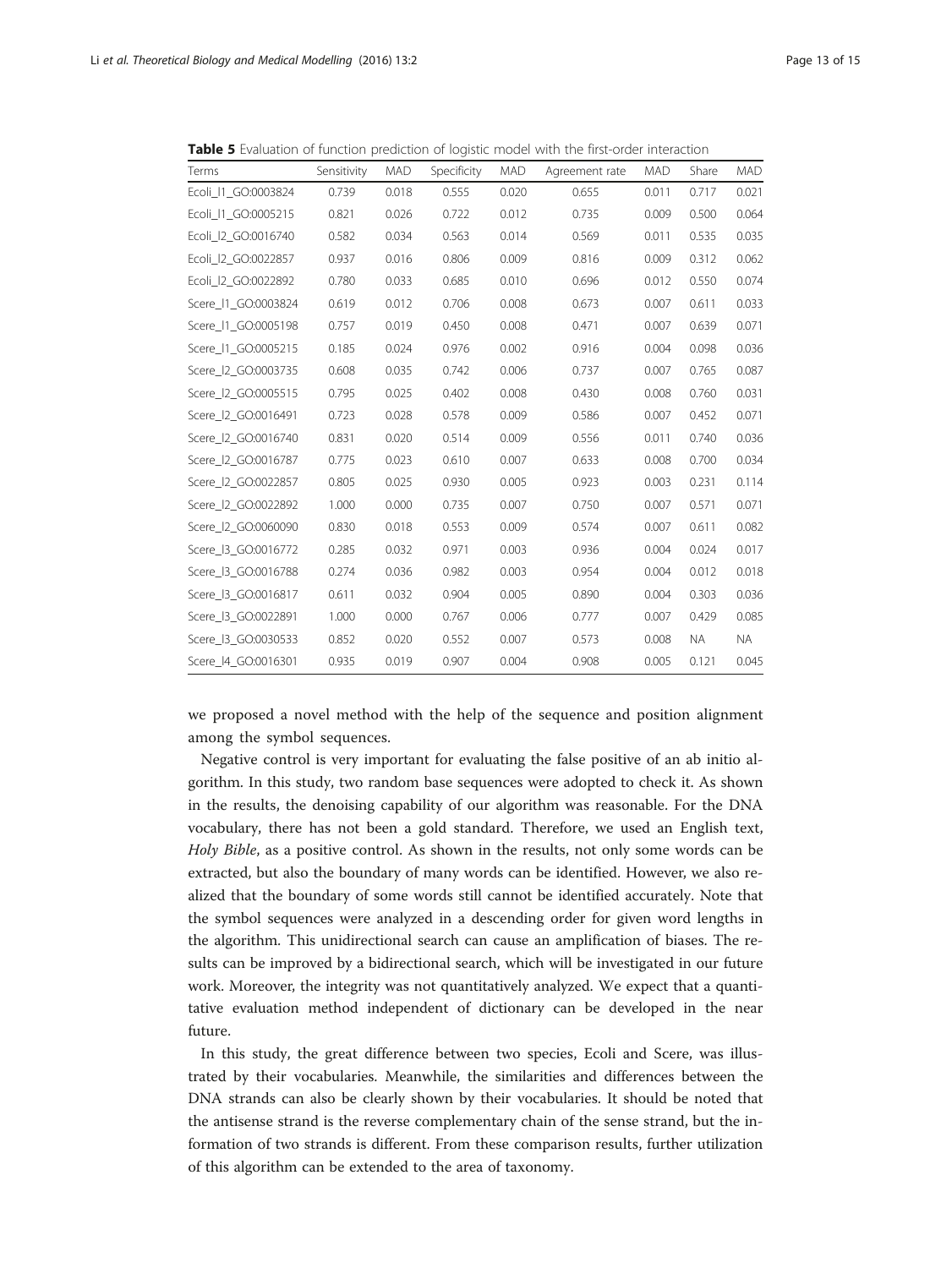<span id="page-13-0"></span>In the results of the English text, it is obvious that not all English words were captured. In order to capture the missing DNA words in a genome study, a DNA vocabulary can be constructed by integrating all the DNA words extracted from different DNA strands. According to the DNA vocabulary and gene annotations, we explored the relationships between gene functions and the DNA words. The results showed that the words can predict gene functions to some degree. In many cases, prediction ability was improved with interaction, but not always. In this study, the product of two word frequencies was adopted in the inspection of the interaction. Other higher order interactions might exit and can be considered as well.

An important problem in the function prediction was that the prediction results were not satisfying in the share group. The reason might be that the functions of the share group were fundamentally different from the functions of exclusive group. In addition, there were many functions which were not able to be predicted by these words. It might indicate that these functions were not the major or critical features of the chromosomes.

## Conclusions

In summary, we proposed a novel definition for DNA word based on distribution and integrity. According to the definition, a simple and effective algorithm was developed to extract DNA words, based on which a DNA dictionary can be built ab initio. This may open a new perspective to explore the functions of a genome with the aid of computationally efficient tools.

## Additional files

[Additional file 1:](dx.doi.org/10.1186/s12976-016-0028-3) Link of Download.doc. The download links of the data in this manuscript. (DOC 12 kb) [Additional file 2:](dx.doi.org/10.1186/s12976-016-0028-3) Numbers of Chromosomes.doc. The numbers of all chromosomes were listed in this file. (DOC 45 kb)

[Additional file 3:](dx.doi.org/10.1186/s12976-016-0028-3) Vocabulary of Holy Bible.csv. The words extracted from the Holy Bible were listed in these files. (CSV 28 kb)

[Additional file 4:](dx.doi.org/10.1186/s12976-016-0028-3) DNAWords.csv. The DNA words extracted from Ecoli and Scere. (CSV 23 kb)

[Additional file 5:](dx.doi.org/10.1186/s12976-016-0028-3) Complete Comparison of vocabularies.jpg. A complete comparison between the vocabularies of all DNA strands was shown in this figure. (JPG 10477 kb)

[Additional file 6:](dx.doi.org/10.1186/s12976-016-0028-3) The legend of Additional file 5.doc. (DOC 10 kb)

#### Abbreviations

KS: Kolmogorov-Smirnov; Scere: Saccharomyces cerevisiae; Ecoli: Escherichia coli.

#### Competing interests

The authors declare that they have no competing interests.

#### Authors' contributions

ZL conducted the analysis and drafted the manuscript; HC participated in data analysis; YC and YZ participated in study design and drafted the manuscript. All authors read and approved the final manuscript.

#### Acknowledgements

We gratefully acknowledge support from the National Natural Science Foundation of China [31071156, 31371336].

#### Author details

<sup>1</sup>Department of Health Statistics, School of Public Health, Shanxi Medical University, Taiyuan 030001, China. <sup>2</sup>Department of Statistics and Probability, Michigan State University, East Lansing, MI 48824, USA.

#### Received: 31 October 2015 Accepted: 14 January 2016